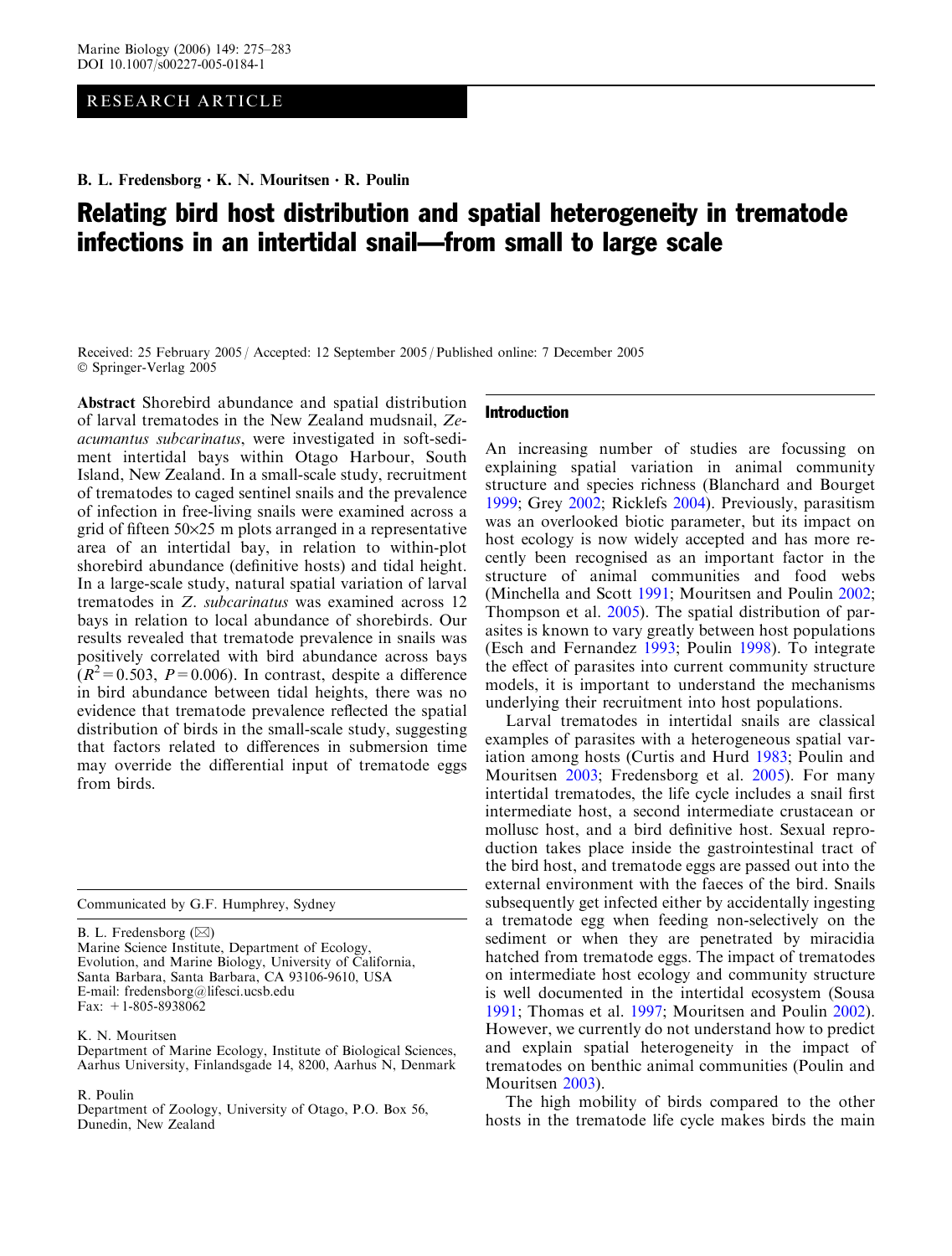dispersal agents of trematodes. The spatial distribution of bird definitive hosts is therefore naturally assumed to be responsible for the often highly heterogeneous spatial infection pattern of larval trematodes in their first intermediate hosts. In spite of this logical assumption, evidence is mostly circumstantial or indirect and based on few observational data on bird abundance (Matthews et al. [1985](#page-8-0); Bustnes and Galaktionov [1999;](#page-8-0) Marcogliese et al. [2001](#page-8-0); Skirnisson et al. [2004\)](#page-8-0). Of the studies where bird abundance has been monitored, contrasting results have been obtained (Smith [2001;](#page-8-0) Kube et al. [2002](#page-8-0); Latham and Poulin [2003;](#page-8-0) Hechinger and Lafferty [2005\)](#page-8-0). The problems of relating bird abundance to trematode prevalence in snails are several. Most importantly, bird distribution is often highly variable in time and space, and transmission of trematode eggs from birds to snails is consequently difficult to predict at the scale at which snails are sampled. Hence, studies on large-scale patterns in trematode infection in Hydrobia spp. and on the similarly transmitted acanthocephalan parasites in shore crabs failed to demonstrate a significant relationship between parasite abundance in first intermediate hosts and the abundance of birds (Fredensborg [2001;](#page-8-0) Kube et al. [2002](#page-8-0); Latham and Poulin [2003](#page-8-0)). In these studies, the variation in bird numbers over time was considerable within study areas. On the other hand, Smith [\(2001\)](#page-8-0) found in a small-scale study that the recruitment of larval trematodes to the snail, Cerithidea scalariformis, was significantly related to the density of perches in a mangrove swamp used by wading birds. Further, in that study, a very predictable distribution of birds was observed due to their regular use of the same perches for roosting. Secondly, because trematode eggs can survive for extended periods of time in the external environment (McKindsey and McLaughlin [1993;](#page-8-0) Galaktionov and Dobrovolskij [2003\)](#page-8-0), tidal currents, osmotic stress and desiccation may influence the distribution and survival of trematode eggs and thus affect the spatial distribution of trematodes in snails. While secondary dispersal of trematode eggs is likely to be of different importance at different spatial scales, virtually nothing is known about the fate of trematode eggs in the external environment. Finally, snail dispersal can also affect the spatial distribution of larval trematodes. This is especially relevant on a very local scale if infected snails have a different migration pattern to uninfected conspecifics (Miller and Poulin [2001](#page-8-0)), but is possibly also relevant on a regional scale for snail species utilising floating of adults as a means of dispersal.

In this study, we investigated the low-tide spatial distribution of shorebirds in relation to the spatial variation of larval trematodes in the snail host, Zeacumantus subcarinatus. Bird abundance and spatial heterogeneity of larval trematodes in snails were measured at two different spatial scales: within an intertidal bay, and among intertidal bays within the same ecosystem. A repeatability analysis was performed at both spatial scales to test the predictability of the pattern of bird distribution within the study areas. Submersion

time was included in the small-scale study, to evaluate the importance of tidal height to the availability of trematode eggs to snails. The results obtained at the two different spatial scales are discussed in relation to the habitat use of shorebird definitive hosts.

# Materials and methods

#### Zeacumantus subcarinatus and its trematode parasites

The New Zealand mudsnail, Z. *subcarinatus*, is a common inhabitant of soft-sediment intertidal mud flats in New Zealand, where it mainly feeds on epipelic and epiphytic diatoms. Data on laboratory-reared Z. subcarinatus and field observations reveal that this species has direct development (i.e. crawl-away larvae) (Fredensborg and Poulin [2005\)](#page-8-0), and that reproduction takes place once a year during the Austral spring and summer from late October to February (B. Fredensborg, unpublished data). Based on size-frequency data from the study area, Z. subcarinatus has a lifespan of at least 5–6 years and reaches a maximum size of about 20 mm (B. Fredensborg, unpublished data). Z. subcarinatus is known to be the first intermediate host to five trematode species within the study area (Otago Harbour, New Zealand). The most common trematode is the recently discovered microphallid, Maritrema novaezealandensis (Martorelli et al. [2004;](#page-8-0) Fredensborg et al. [2005\)](#page-8-0), which accounts for about 60% of all observed infections. A philophthalmid and the echinostomatid, Acanthoparyphium sp., are also relatively common while a heterophyid and *Microphallus* sp. are only rarely observed. The second intermediate host differs between species; however, they all utilise birds as the definitive hosts (Fig. [1](#page-2-0)). Transmission of trematode eggs to snails in all species except the philophthalmid occurs via the faeces of an infected bird. The philophthalmid differs from the others by occupying the eye of birds, and its eggs are released in the bird's lacrimal secretions (Kearn [1998\)](#page-8-0). Eggs of M. novaezealandensis and Microphallus sp. need to be ingested by a snail to hatch, while eggs of the other species hatch into miracidia larvae in the external environment and actively search for a snail. Due to ethical constraints, many bird species have not been confirmed as definitive hosts for trematodes via dissections, and little is therefore known about the importance of different bird species as definitive hosts for individual trematode species. Consequently, all data on trematode prevalence were pooled across trematode species prior to analysis.

#### Study sites

Previously obtained data on bird distribution from 17 sites within the Otago Harbour, South Island, New Zealand were used to examine the contribution of bird abundance to large-scale spatial variation of larval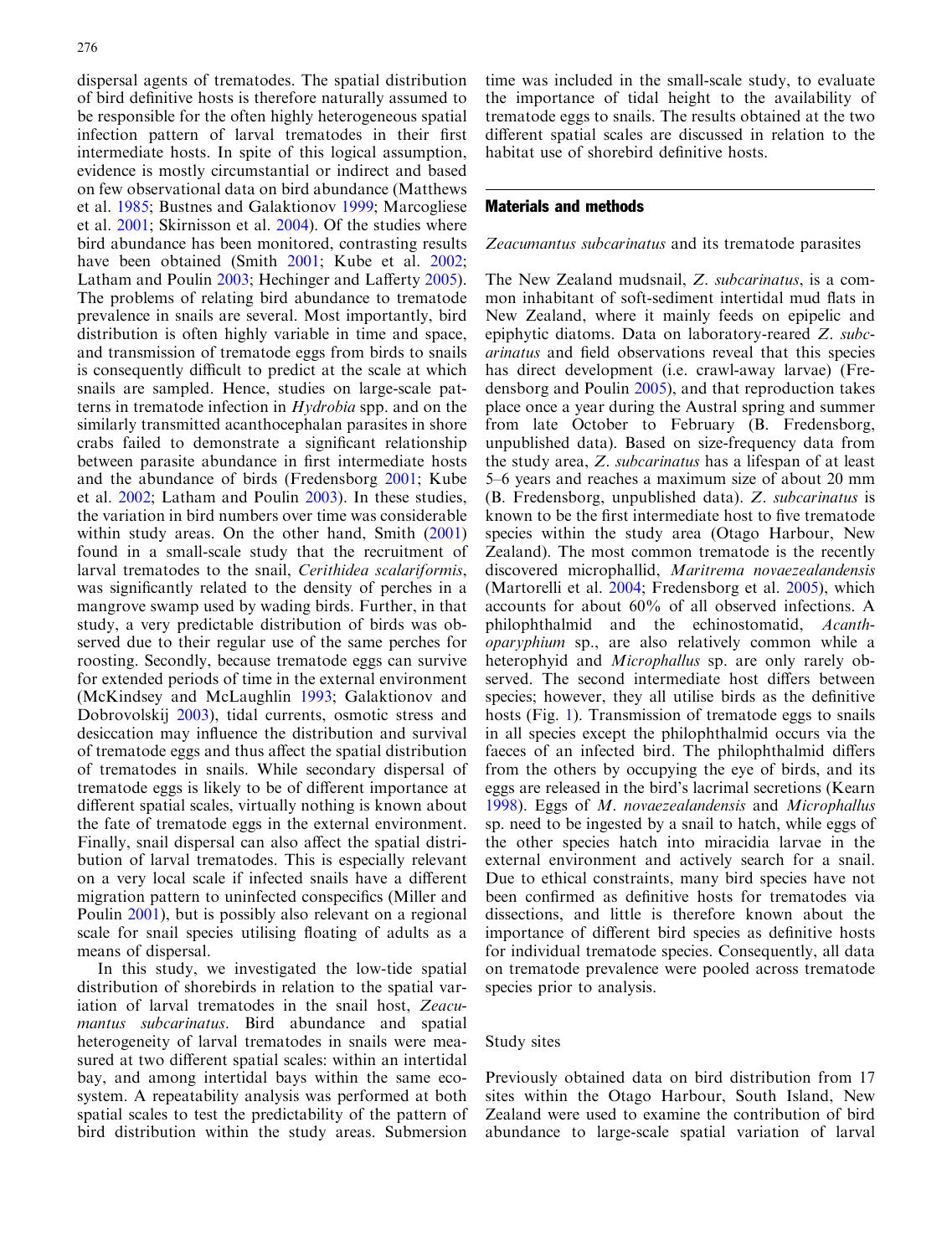<span id="page-2-0"></span>

Fig. 1 Generalised life cycle for the three most common species of trematodes utilising Zeacumantus subcarinatus as the first intermediate host: Maritrema novaezealandensis (Microphallidae), Acanthoparyphium sp. (Echinostomatidae) and Philophthalmidae sp. See text for further details

trematodes in Z. subcarinatus. Not all of the 17 sites harboured a population of Z. subcarinatus and sites where birds and snails were clearly spatially segregated due to major freshwater outlets were not included in the study. A total of 12 sites, where snails could be sampled from an area representative of the bird distribution within the bay, were included in the study (Fig. 2). All sites are soft-sediment intertidal bays with similar tidal regimes (range: 2 m), and submersion times (approxi-

Fig. 2 Map of study area including 12 sites within the Otago Harbour, New Zealand. Study sites are; 1: Otakou, 2: Gills corner, 3: Lower Portobello Bay, 4: Lamlash Bay, 5: Latham Bay, 6: Oyster Bay, 7: Edwards Bay, 8: Turnbull Bay, 9: Company Bay, 10: Otafelo Point, 11: Waipuna Bay, 12: Dowling Bay

mately 16 h day<sup>-1</sup>). There is a gradient in the sediment composition from mud flats in the inner harbour towards sand flats closer to the open ocean corresponding to increasing exposure to wave-action.

One of the 12 sites, Lower Portobello Bay, was selected for the investigation of small-scale variation in the recruitment of larval trematodes to Z. subcarinatus (site no. 3, Fig. 2). At this site, the upper tidal level consists mainly of slightly elevated patches of Eelgrass (Zostera novazealandica) interrupted by shallow tidal pools, with increasingly larger patches of even mud flats towards the mean low water level. Lower Portobello Bay was selected based on previous studies showing a high prevalence of larval trematodes in most size-classes of Z. subcarinatus, indicating a substantial recruitment of trematodes into this snail population (Fredensborg et al. [2005\)](#page-8-0). For both large- and small-scale studies, our prediction is that the transmission of trematode eggs to the snail population is proportional to the number of birds visiting the site.

Experimental design

### Small-scale study

In January 2003, a large sample of Z. subcarinatus was collected from a small island close to Oyster Bay, Otago Harbour. A preliminary investigation revealed that few snails from this population were infected by trematodes (less than 5%, B. Fredensborg, unpublished data) making them suitable as sentinel snails for the fieldstudy on infection rates of larval trematodes. In the laboratory, these snails were individually transferred to 10 ml petri dishes and incubated at  $25^{\circ}$ C for 24 h, a method suitable to detect trematode infections as cercarial release from the snails (see Fredensborg et al. [2005\)](#page-8-0). The incubation process was repeated a week later

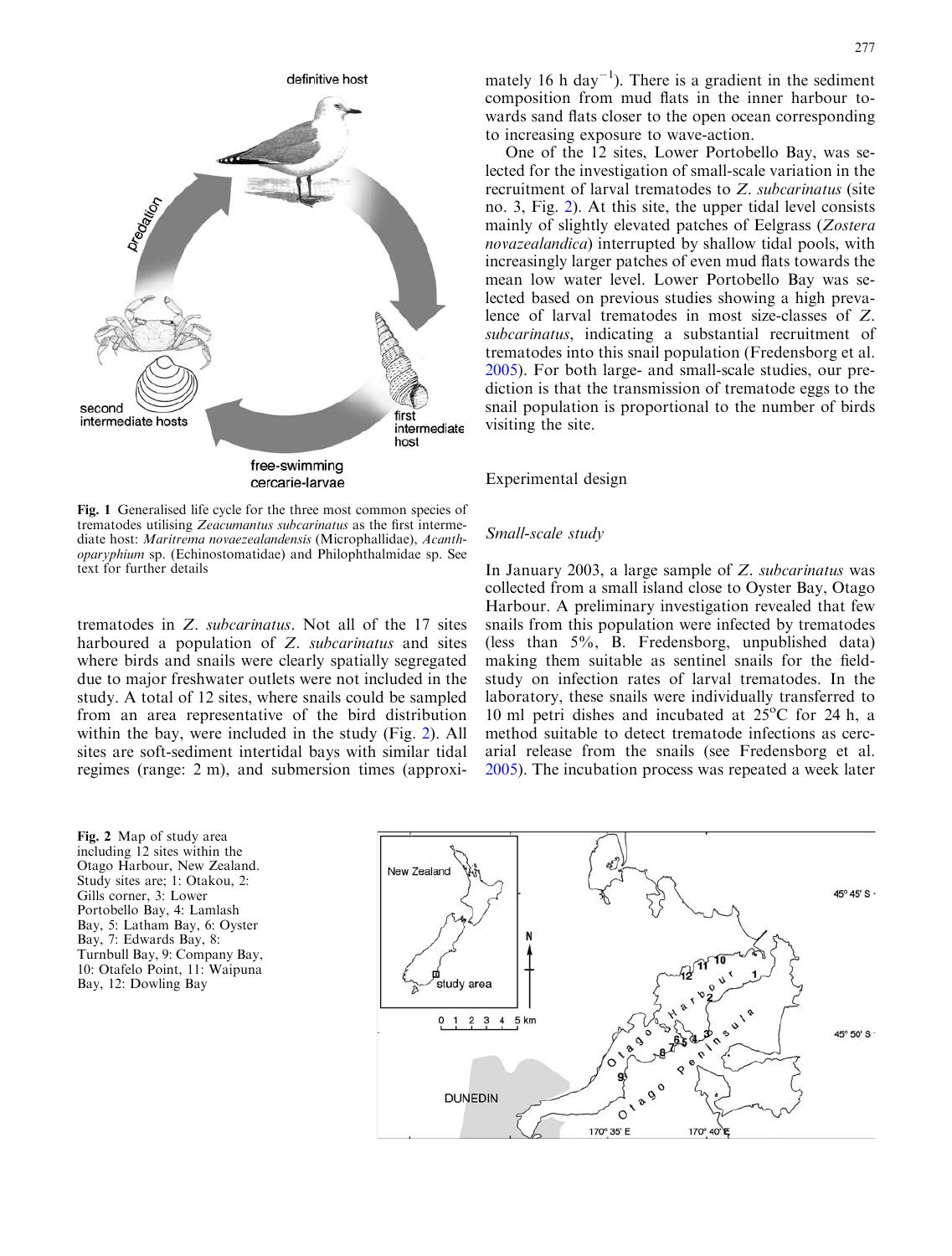to verify whether snails were infected. After the two incubation trials, 300 individuals that were determined as uninfected (no cercarial release) were selected for the field experiment. They were measured and divided evenly into 15 groups of 20 snails, which were sizematched to avoid any size-effect on the recruitment of larval trematodes to the snails. Using naturally occurring rocks as markers, a representative area of Lower Portobello Bay was divided into 15 plots (each, 50 $\times$ 25 m). The plots were positioned in a 3 $\times$ 5 grid design, consisting of three tidal levels each with five plots positioned parallel to the shoreline and adjacent to one another (centre of plots positioned 50, 100 and 150 m from the mean high water level, respectively, (width of tidal zone=200 m)). A closed mesh-cage (surface area = 0.188 m<sup>2</sup>, 3 mm mesh size) containing 20 sentinel snails was placed in the centre of each of the 15 plots. The cages were left for 4 months from early February to early June (late Austral summer and autumn), in which period the cages were regularly checked and cleaned from drifting macroalgae. At the conclusion of the experiment, the surviving snails were transferred to the laboratory, dissected and examined under a dissection microscope to assess the recruitment rate of larval trematodes to snails from each of the 15 plots. In addition, to compare the natural spatial variation of trematode prevalence in Z. subcarinatus within the study area, another 20 snails were randomly collected by hand from near the centre of each plot and examined for trematode infections under a dissection microscope.

During 15 low tides (between early February and mid-May), all birds inside the plots were counted from the shoreline and identified according to Heather and Robertson ([2000](#page-8-0)). The counting started when the cages in the first tidal level were exposed to air and ended when they were re-submersed. Monitoring effort was highest in February and March reflecting the higher bird abundance in late summer. Birds were counted in time intervals of 5–20 min, depending on the activity of birds in the study area. Bird abundance was measured as the total number of bird minutes per plot per low tide.

# Large-scale study

To determine trematode prevalences across snail populations, samples of Z. subcarinatus were randomly collected from a representative part of the bay (approximately  $50 \times 50$  m, at mid-tide level) from six sites in the Otago Harbour in September 2002 (see Fredensborg et al. [2005](#page-8-0) for sampling method). An additional three sites were included in September 2003, and three sites in September 2004 using identical sampling methods. For each site, the shell-height of snails was measured and snails larger than 6.0 mm were dissected and examined for the presence of larval trematodes. Preliminary studies indicated that trematode prevalence in Z. subcarinatus varied very little between years and

seasons (B. Fredensborg, unpublished data). To test this assumption, a re-sampling of snails was conducted from seven sites in April 2004.

Bird abundance on a large scale was measured during regular visits to each site throughout a calendar year (April 2001–April 2002,  $n=15-24$  visits per site). All visits were conducted during low tide, and the numbers of birds were counted once per site per visit.

# Data analysis

In the small-scale study, the spatial distribution of birds was tested using a two-way ANOVA on Log  $(x+1)$ transformed mean bird abundance per plot per observation date, with tidal height and distance along the shoreline as the two fixed factors. Spatial distribution of trematode prevalences in samples of sentinel and freeliving snails from the 15 plots were, similarly to bird abundance, tested between tidal heights and along the shoreline using Chi-square tests of association. In addition, a Pearson correlation was used to examine the relationship between mean bird abundance and trematode prevalence in snails across all 15 plots.

In the large-scale study, a correlation analysis between trematode prevalence in snails sampled in September and April showed almost identical trematode prevalences between seasons  $(r^2 = 0.98)$ . All data on trematode prevalence in Z. subcarinatus between dates were therefore subsequently pooled before further analysis. Because of a roughly constant trematode prevalence over the year, bird abundance for each site was pooled across the year and entered in the analysis as the mean number of birds per hectare per observation.

In order to investigate the relationship between bird abundance and trematode prevalence among sites, a linear regression analyses was carried out, in which trematode prevalence was entered as the dependent variable and with mean bird abundance as the predictor variable.

To test the predictability in bird abundance among plots in the small-scale study and among sites in the large-scale study, a repeatability analysis was performed following the method used by Arneberg et al. ([1997\)](#page-8-0) and Poulin and Mouritsen ([2003\)](#page-8-0). For both spatial scales, an ANOVA on  $(Log x+1)$ -transformed number of birds per hectare per observation, was carried out, with plots  $(1-15)$  or sites  $(1-12)$  as the class variable. A significant difference in bird abundance would indicate that the bird counts are repeatable within sites, i.e. they are more similar to each other than to counts from other sites. Furthermore, the proportion of the total variance attributed to variation among sites, rather than within sites, was estimated using the coefficient of intraclass correlation,  $r_I$  (Sokal and Rohlf [1995](#page-8-0), p 214). The statistical packages SPSS for Windows (10.1), and Statistica (6.0) were used for analyses and results were considered significant at  $P < 0.05$ .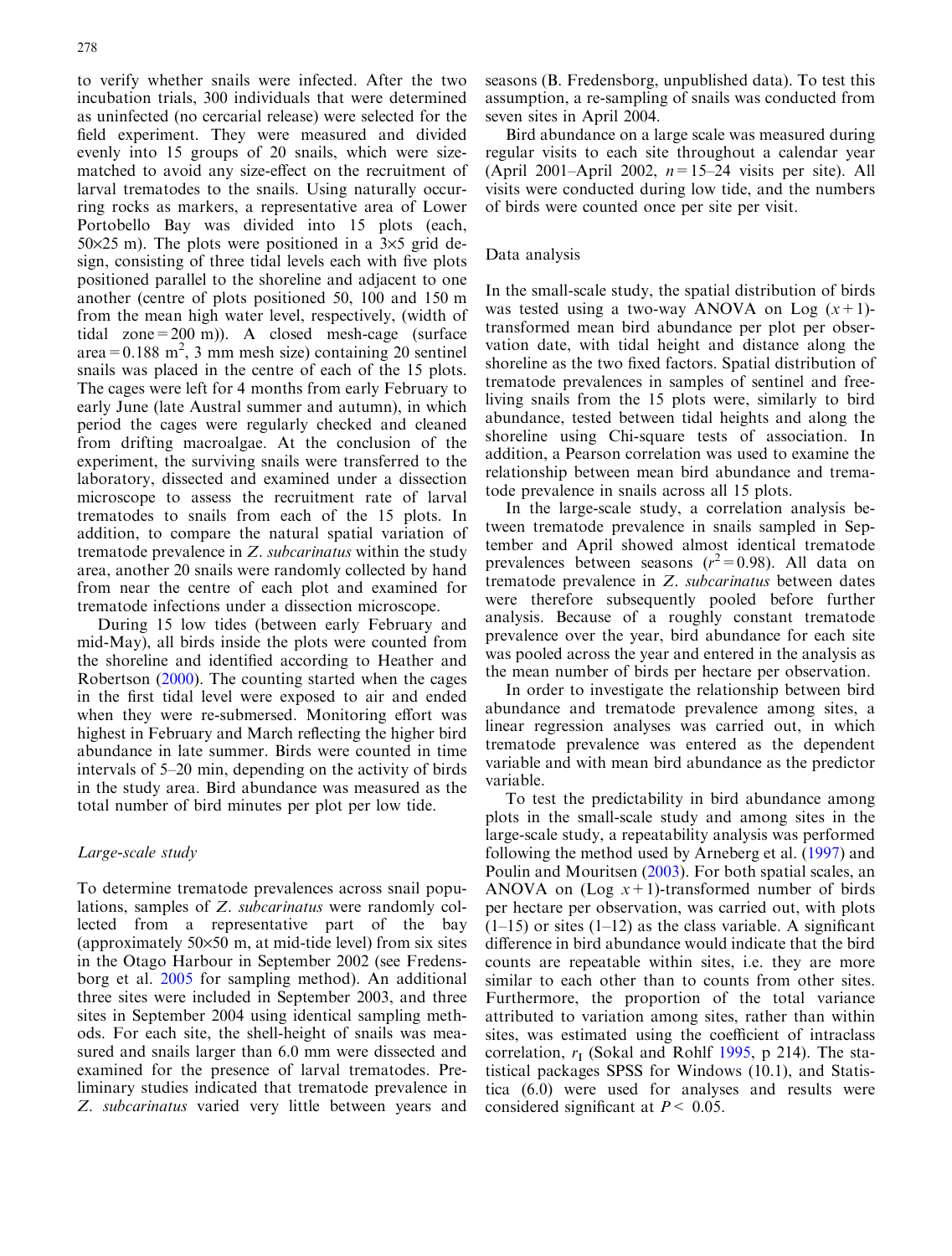#### <span id="page-4-0"></span>Results

# Small-scale study

Ten bird species occurred regularly within the plots in Lower Portobello Bay during the study (Table 1). Of these, the red-billed gull, (Larus novaehollandiae scopulinus) was the most abundant species with up to 400 individuals present at one time. Tidal height had a significant effect on bird abundance within the study area, while no effect of distance along the shoreline could be detected (Table 2). Post hoc comparisons showed that the lowest tidal level had a significantly lower abundance of birds compared to the two higher levels (Tukey's test,  $P=0.001$ , and  $P=0.005$ , for comparisons with levels 1 and 2, respectively), whereas the upper two tidal levels had a very similar bird abundance  $(P=0.914)$ . At least part of the difference between high- and low-tidal levels was caused by a shorter exposure time during low tide: the average  $(\pm SE)$  exposure time for the 3 tidal levels based on 14 observation dates was  $202 \pm 13$ ,  $139 \pm 21$ and  $81 \pm 15$  min per low tide, respectively. The repeatability analysis on bird abundance revealed that the variance within plots, from one observation day to the

next, was as large as the variation among plots  $(F_{14,224}=1.236, P=0.251, r_1=0.016, Fig. 3a)$  $(F_{14,224}=1.236, P=0.251, r_1=0.016, Fig. 3a)$  $(F_{14,224}=1.236, P=0.251, r_1=0.016, Fig. 3a)$ . Hence, only 1.6% of the variation in bird abundance was associated with differences among plots, rather than with differences among observations within plots. Bird abundance among observation days within plots was thus not more similar than expected by chance alone.

A total of 140 snails were recovered from the 15 cages after 5 months. Subsequent dissections showed that 13 of those  $(9.28 \text{ %})$  were infected by one of the three trematodes, M. novaezealandensis, Acanthoparyphium sp. or Philophthalmidae sp. Recruitment of trematodes to sentinel snails did not differ along the shoreline (Chisquare test:  $\chi^2$  = 7.200, df = 4, P = 0.126, N = 140). Likewise, the prevalence of trematode infections in sentinel snails was not significantly different between tidal heights (Chi-square test:  $\chi^2 = 4.705$ ,  $df = 2$ ,  $P = 0.095$ ,  $N=140$ ). There was no significant correlation between mean bird abundance and the proportion of infections in sentinel snails across plots  $(r=-0.43, n=5, P=0.113)$ . Samples of 20 snails collected outside the cages from the 15 plots all showed a high prevalence (range: 65–100% per plot). As was observed for sentinel snails, no difference in trematode prevalence could be detected along the shoreline (Chi-square test:  $\chi^2 = 3.851$ ,  $df = 4$ ,

Table 1 List of bird species observed in the small- and large-scale studies

| Common name            | Scientific name                  | Percentage of bird abundance |             |  |
|------------------------|----------------------------------|------------------------------|-------------|--|
|                        |                                  | Small scale                  | Large scale |  |
| Red-billed gull        | Larus Novaehollandiae scopulinus | 71.2                         | 33.7        |  |
| Black-backed gull      | Larus dominicanus                | 9.0                          | 20.2        |  |
| Pied oystercatcher     | Haematopus ostralegus finschi    | 16.3                         | 19.9        |  |
| Black swan             | Cygnus atratus                   | 1.4                          | 8.3         |  |
| Mallard                | Anas platyrhynchos platyrhynchos | 0.6                          | 7.6         |  |
| Pied stilt             | Himantopus himantopus            | 0.2                          | 2.4         |  |
| White-faced heron      | Ardea novaehollandiae            | 0.2                          | 2.0         |  |
| Variable oystercatcher | Haematopus unicolor              | ${}_{0.1}$                   | 1.6         |  |
| Spur-winged plover     | Vanellus miles                   | 0.3                          | 1.1         |  |
| White-fronted tern     | Sterna striata                   |                              | 0.9         |  |
| Bar-tailed godwit      | Limosa lapponica                 |                              | 0.8         |  |
| Domestic goose         | Anser anser                      |                              | 0.6         |  |
| Paradise shell-duck    | Tadorna variegata                | 0.8                          | 0.4         |  |
| Grey duck              | Anas superciliosa superciliosa   |                              | 0.3         |  |
| Caspian tern           | Sterna caspia                    |                              | 0.1         |  |
| Royal spoon-bill       | Platalea regia                   |                              | 0.1         |  |

For each scale the percentage of the total bird abundance is indicated for each species. Bird abundance is for the small-scale study measured as mean number of bird minutes per plot per low tide, and for the large-scale study as mean number of birds per site per observation. Bird species are ranked in decreasing order according to their abundance in the Otago Harbour

Table 2 Results of a two-way ANOVA, evaluating the abundance of shorebirds in relation to tidal height and distance along the shoreline within Lower Portobello Bay. Data were Log  $(x+1)$  transformed

| Factor                    | a   | SS              | MS             | <i>F</i> ratio | P value        |
|---------------------------|-----|-----------------|----------------|----------------|----------------|
| Tidal height<br>Shoreline |     | 12.981<br>0.673 | 6.490<br>0.168 | 7.509<br>0.195 | 0.001<br>0.941 |
| Interaction<br>Error      | 210 | .308<br>181.520 | 0.164<br>0.864 | 0.189          | 0.992          |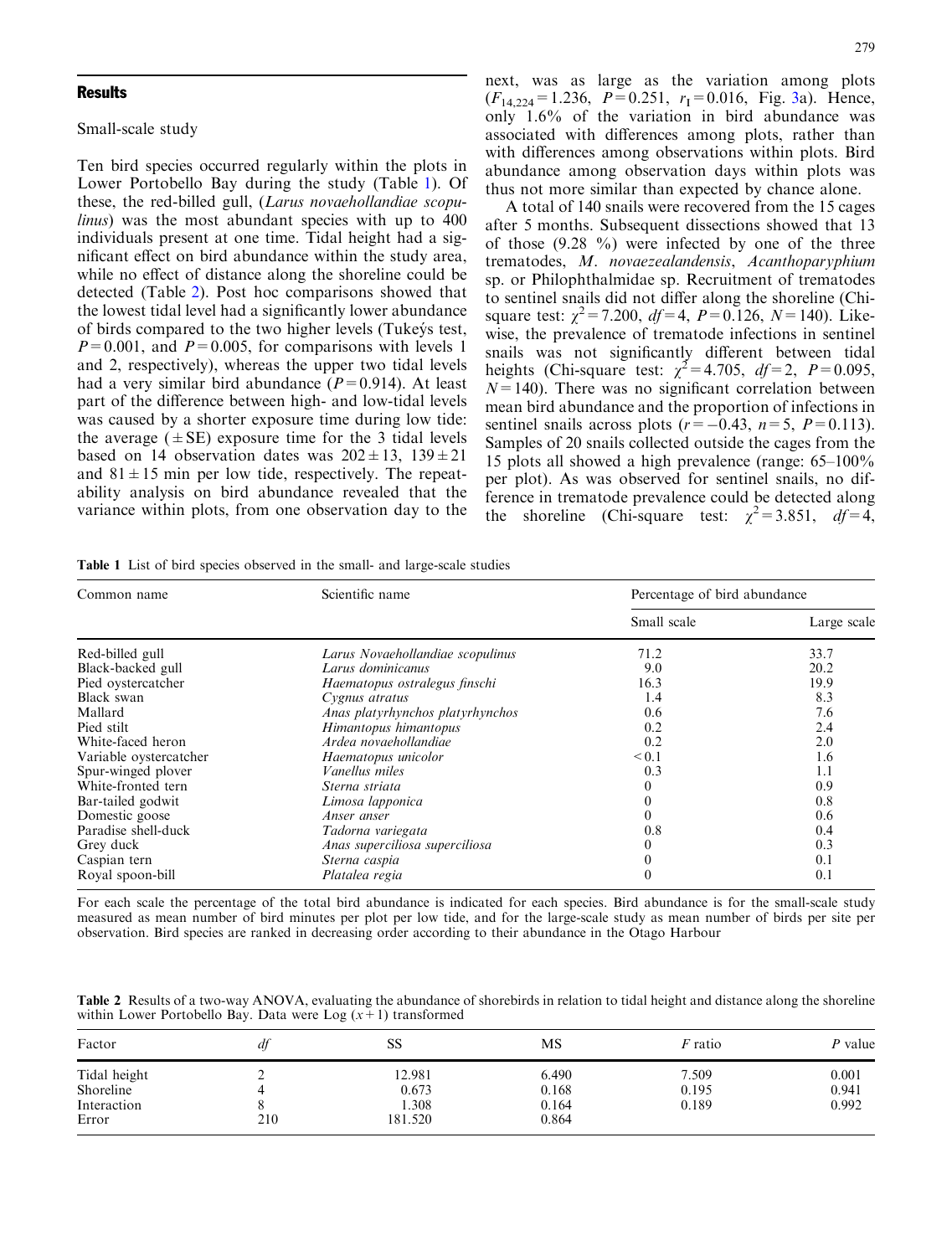<span id="page-5-0"></span>Fig. 3 Rank plots of observation sites and bird abundance. Sites are ranked according to their mean logtransformed values of either number of bird minutes (a) or number of birds (b), with Rank 1 given to the site with the lowest mean value. a Sites represent the 15 plots within Lower Portobello Bay. b Sites represent the 12 localities (see Fig. [2\)](#page-2-0) from which birds were monitored within the Otago Harbour



 $P=0.427$ ,  $N=299$ ). The prevalence in free-living snails was not significantly different between tidal heights (Chisquare test:  $\chi^2$  = 4.896,  $df$  = 2, P = 0.086, N = 299). There was no relationship between mean bird abundance and trematode prevalence in free-living snails across the 15 plots ( $r=0.06$ ,  $n=15$ ,  $P=0.84$ ).

## Large-scale study

A total of 16 bird species were observed over a year within 12 sites in the Otago Harbour (Table [1](#page-4-0)). Similar to the small-scale study, the most common bird in the Otago Harbour area was the red-billed gull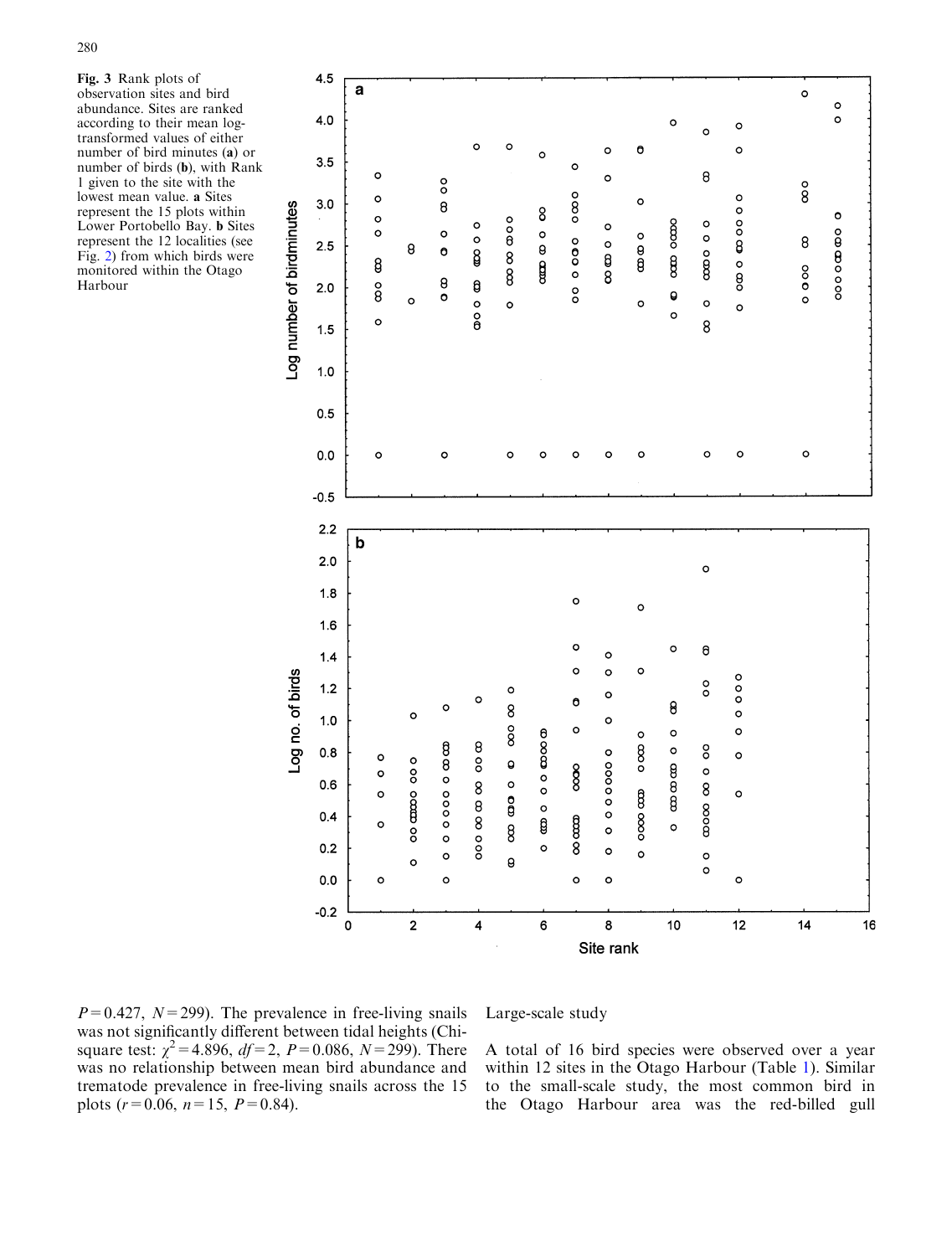(L. novaehollandiae scopulinus), accounting for approximately a third of all observations. Bird abundance varied greatly between dates as well as sites. However, the repeatability analysis indicated that the number of birds at any given site was more similar across dates than expected by chance alone  $(F_{12})$  $r_269$ =9.033, P < 0.001,  $r_1$ =0.06, Fig. [3b](#page-5-0)), although the variance between sites only accounted for approximately 6% of the variation among observations. This result indicates that bird numbers, although variable in space and time, show a long-term pattern in their distribution within the Otago Harbour.

Trematode prevalence in Z. subcarinatus also differed greatly between sites (Table 3). A linear regression with trematode prevalence as the dependent variable and mean bird abundance as the predictor variable showed a highly significant and positive linear relationship between mean bird abundance and trematode prevalence across sites  $(F_{1,11} = 12.155, P = 0.006, R^2 = 0.503)$ . The exclusion of the strictly piscivorous terns and the herbivorous black swan from the analysis further strengthened this relationship ( $F_{1,11} = 18.574$ ,  $P = 0.002$ ,  $R^2 = 0.615$ , Fig. [4](#page-7-0)).

To investigate which bird species were mainly responsible for the observed relationship between bird abundance and prevalence in snails, birds were entered into four groups: 1) Laridae, 2) waders feeding mainly on infauna, 3) waders feeding mainly on epifauna and 4) Anseriformes. Of these four groups, only Laridae explained a significant amount of the variation in trematode prevalence among sites  $(F_{1,11}=16.661, P=0.002,$  $R^2 = 0.587$ .

Table 3 List of site characteristics used in a linear regression analysis to examine the importance of bird abundance on the variation in trematode prevalence among sites

| <b>Site</b>            | Trematode<br>prevalence | $\boldsymbol{n}$ | Bird abundance<br>(mean $ha^{-1}$ obs <sup>-1</sup> ) |
|------------------------|-------------------------|------------------|-------------------------------------------------------|
| Otakou                 | 13.3                    | 210              | $7.03 \pm 1.42$                                       |
| Gill's Corner          | 73.0                    | 111              | $10.42 \pm 4.47$                                      |
| Lower Portobello Bay   | 89.4                    | 350              | $7.17 \pm 2.72$                                       |
| Lamlash Bay            | 26.4                    | 144              | $3.92 \pm 0.83$                                       |
| Latham Bay             | 11.1                    | 370              | $5.90 \pm 2.10$                                       |
| Oyster Bay             | 56.6                    | 442              | $9.65 \pm 1.34$                                       |
| Edwards Bay            | 13.0                    | 138              | $2.07 \pm 0.36$                                       |
| Turnbull Bay           | 8.70                    | 230              | $2.89 \pm 0.61$                                       |
| Company Bay            | 29.8                    | 262              | $4.97 \pm 1.22$                                       |
| Otafelo Point          | 2.0                     | 98               | $5.17 \pm 0.52$                                       |
| Waipuna Bay            | 1.0                     | 200              | $3.95 \pm 0.60$                                       |
| Dowling Bay            | 4.5                     | 333              | $3.94 \pm 0.64$                                       |
| $P$ value <sup>a</sup> | ${}_{0.001}$            |                  | ${}_{0.001}$                                          |

<sup>a</sup>Trematode prevalence among snail populations was tested using a Chi-square testBird abundance among sites was tested using a oneway ANOVA

Bird abundance data are given as mean  $\pm$  SE. Trematode prevalence was determined by dissection of snails >6.0 mm obtained from quantitative and qualitative sampling (see text for details).  $n$ indicates the sample size of snails dissected and examined for larval trematodes. Bird abundance was observed as one count per observation day ( $n=15-24$  observation days per site)

## **Discussion**

Our results on large-scale variation in trematode prevalence among populations of Z. subcarinatus clearly demonstrate a positive relationship between bird abundance and trematode prevalence across snail populations within the Otago Harbour. Such a result was expected due to the fact that birds are the definitive hosts of all trematode species inhabiting Z. subcarinatus. Nonetheless, this study provides one of only a few robust documentations of a direct link between bird abundance and parasite spatial heterogeneity (Smith [2001;](#page-8-0) Hechinger and Lafferty [2005\)](#page-8-0).

The results obtained for the two different spatial scales in this study emphasise the importance of the spatial unit under investigation for the predictability in bird distribution and trematode prevalence in snails. The relationship between bird abundance and trematode prevalence seen among bays was thus not clear on the within-bay scale, indicating that the operational factors creating spatial heterogeneity in trematode distribution have different importance at different scales. In the small-scale study, birds spent significantly less time foraging at the lowest tidal level compared to the two higher positioned levels, and a lower trematode prevalence in snails from lower tidal areas was therefore expected. Samples of free-living snails showed a similar but non-significant pattern to bird abundance, whereas sentinel snails from high and low tidal levels had very similar recruitments of trematodes. The discrepancy between the pattern of bird distribution and trematode prevalence in snails suggests that other factors differing between tidal levels may influence the transmission of trematode eggs to snails. One possible explanation could be that the longer submersion time at the lowest tidal level allows snails to increase the time spent foraging compared to higher tidal levels. A smaller input of trematode eggs would therefore be compensated for by higher snail activity, which could increase the chance of accidentally ingesting a trematode egg (see Snyder and Esch [1993](#page-8-0)). Other factors such as secondary dispersal of trematode eggs by tidal currents and, for the free-living snails, migration between tidal levels are also possible explanations.

The recuitment rate of larval trematodes to sentinel snails of about 9% seems low compared to the high prevalence observed in free-living snails. Those results suggest that the recruitment rate of trematodes to snails is low, and that the high prevalence of trematodes in snail populations therefore is the result of a slow accumulation of infections over the lifespan of the snail (Curtis [1996](#page-8-0)). Alternatively, the low recruitment rate of trematode infections to snails could be that we used adult sentinel snails which may be less susceptible to infection than younger conspecifics (Anderson and Crombie [1984\)](#page-8-0).

A potentially important problem to small-scale studies on spatial heterogeneity of trematodes in the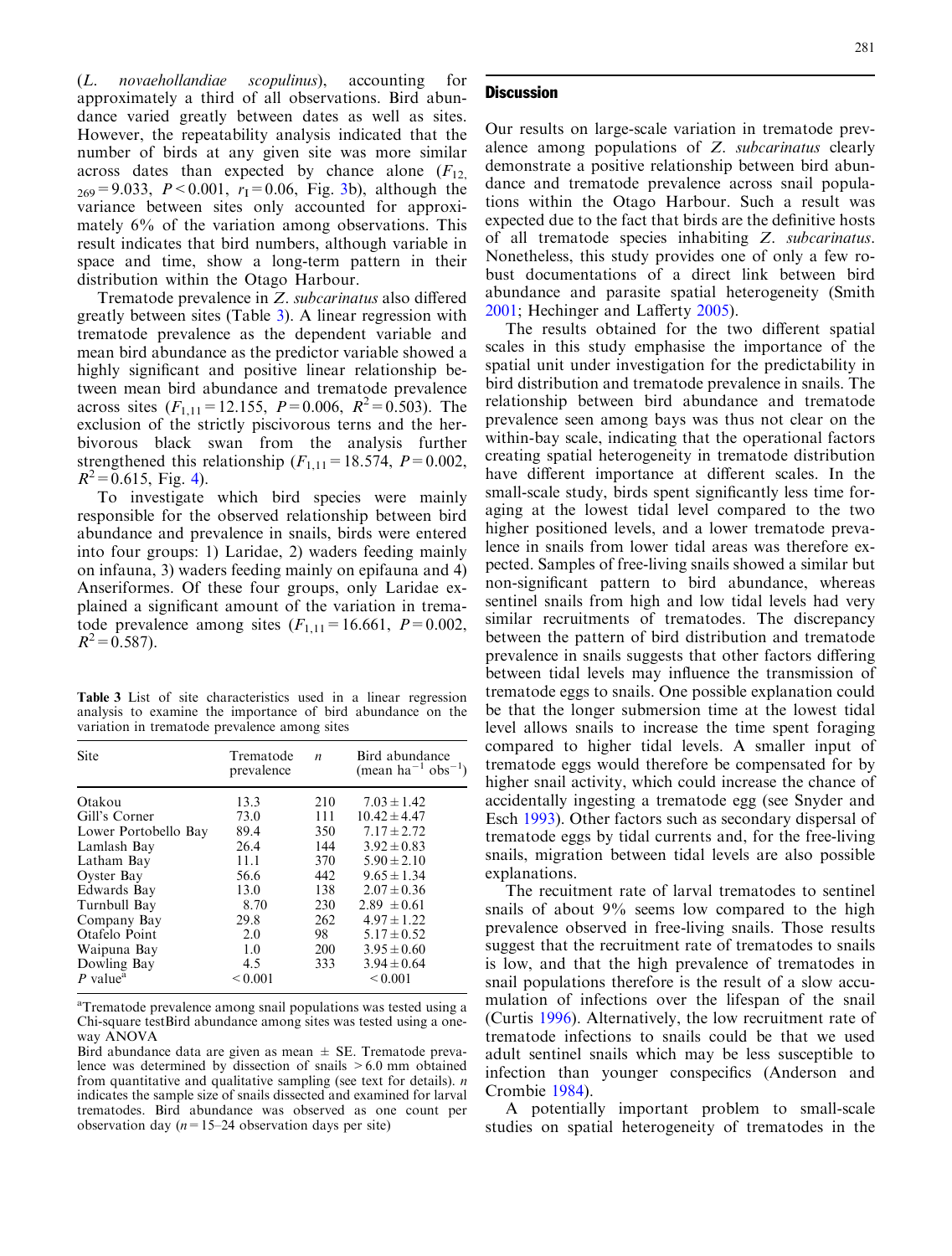<span id="page-7-0"></span>Fig. 4 Relationship between trematode prevalence and bird abundance across 12 sites within the Otago Harbour. Bird abundance data represent the mean number of birds per hectare per observation  $(n=15-24$  observations per site)



intertidal zone is associated with the foraging behaviour of birds. Availability of prey is not only dependent on prey abundance but also on the activity of prey and the penetrability of the sediment (Mouritsen and Jensen [1992](#page-8-0)). The two latter properties are often higher when the water content of the sediment is increased (Granadeiro et al. [2004](#page-8-0)). In this study birds were often observed feeding close to the tide line, and the same birds were observed foraging at all three tidal levels in accordance with ebbing and rising tides. As a result only 1.6% of the overall variation in mean bird abundance among plots in the small-scale study could be explained by differences among plots. Physical habitat features can thus explain the strikingly different results obtained by Smith ([2001\)](#page-8-0). In her study, the presence of dead trees serving as perches constrained the spatial distribution of birds, making it predictable and repeatable over time. The lack of such physical structures on intertidal flats could explain the variation in bird distributions.

The variability in bird abundance within sites between observations in the large-scale study was also high. However, the 1-year bird survey did reveal a consistent long-term pattern in bird distribution among sites, which was reflected in the spatial distribution of trematodes in Z. subcarinatus within the Otago Harbour. Thus, on an among-bay scale, bird abundance is a good predictor of spatial heterogeneity of trematodes in snails and the potential effect of trematodes on the animal benthic community in this system.

Little is known about the importance of different bird species as definitive hosts and thus dispersal agents for trematodes within the study area (McKenna [1998](#page-8-0); Latham and Poulin [2002;](#page-8-0) Fredensborg et al. [2004a](#page-8-0)). Dividing all bird species potentially feeding on trematode second intermediate hosts into more specialised feeding guilds therefore seemed to be the best way to assess the importance of different groups of birds to the distribution of larval trematodes in Z. *subcarinatus*. The finding that gulls explained the largest proportion of the variation in trematode prevalence between snail populations is supported by a previous study confirming the red-billed gull as a definitive host of the microphallid, M. novaezealandensis, the most abundant trematode in the study area (Fredensborg et al. [2004](#page-8-0)). Studies from other geographical areas have previously recognised the importance of gulls as dispersal agents of trematodes, which have been based on higher infection rates of intermediate hosts living adjacent to breeding colonies or close to important feeding and roosting grounds of gulls (Lauckner [1987;](#page-8-0) Bustnes and Galaktionov [1999](#page-8-0); Galaktionov and Bustnes [1999](#page-8-0); Marcogliese et al. [2001\)](#page-8-0).

In conclusion, it was found that variation in bird abundance explained a significant amount of the variation in the spatial distribution of larval trematodes among sites within the Otago Harbour. Repeatability analyses of bird abundance within and among intertidal bays indicated that a consistent pattern in the distribution of birds at the scale at which snails are collected is necessary to explain spatial heterogeneity of larval trematodes in first intermediate snail hosts. Future studies should therefore focus on developing spatial models to better predict habitat use by shorebirds.

Acknowledgements We would like to thank K. Holmes and K. Miller for technical assistance and M. Hardman for comments on an earlier draft. This study was supported by the University of Otago Research Committee, by means of the University of Otago Bridging Grant to B.L.F., by the Marsden Fund to R.P. and by The Danish Natural Science Council and the Carlsberg Foundation to K.N.M. The work in this study follows the guidelines of the University of Otago's Animal Ethics Committee.